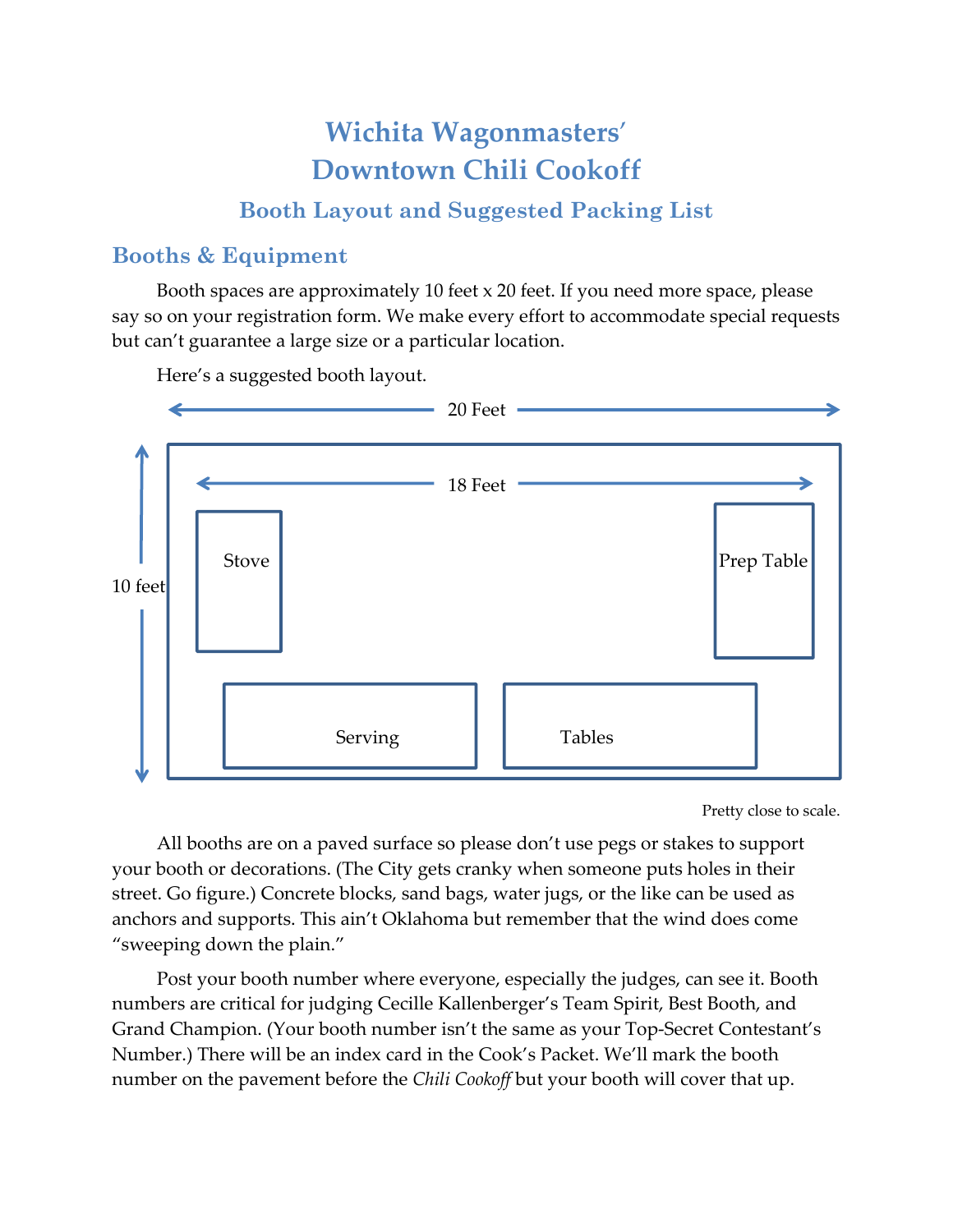To give us time to make adequate arrangements, we ask that all contestants who require special accommodations notify the Wichita Wagonmasters at least seven days before the *Chili Cookoff* via email at teams@wagonmasterschili.com.

### **Suggested Packing List**

The Wagonmasters will supply:

- ◆ Hand-washing stations around the footprint (but please feel free to set up your own in your booth following Health Department Guidelines.)
- ◆ A gray-water disposal location
- Tasting cups and plastic spoons to serve your excellent Sharon Sawyer's People's Choice chili to the public

Contestants will need to supply the following items as needed and anything else required by the Health Department Guidelines. Please note that we haven't tried to list everything that food inspectors might require.

- A tent or canopy, anchoring materials, and whatever decorations it takes to convince the judges that you have the very Best Booth
- A fan or fly screen as need to avoid exposure of food and utensils to insects and environmental contaminants
- Chili ingredients from licensed and inspected sources (no wild game)\*
- ◆ Stove and fuel (we recommend propane stoves)
- A suitable thermometer to monitor food temperatures and equipment capable of:
	- o cooking food to 165°
	- o holding hot foods at 135° or higher
	- o holding cold foods at 41° or less
- Cooking utensils like pots, pans, stirring spoons, knives, cutting boards, and oven mits
- ◆ Plenty of spare cooking utensils or a "Three-Compartment Sanitizing Station" that meets Food Sanitation Requirements described below
- ◆ Separate cutting boards for raw meats and ready-to-eat foods.
- Food containers with lids or covers to protect food when not in use
- ◆ Serving gloves, utensils, or deli paper to prevent bare-hand contact with all ready‐to‐eat foods
- ◆ Tables and chairs
- $\bullet$  Ice and ice chests
- ◆ Potable water
- Trash bags, liquid soap, paper towels, towels and washcloths, sanitizing tablets or unscented bleach, and a bucket with bleach water (approximately one teaspoon of bleach to one gallon of water) to store washcloths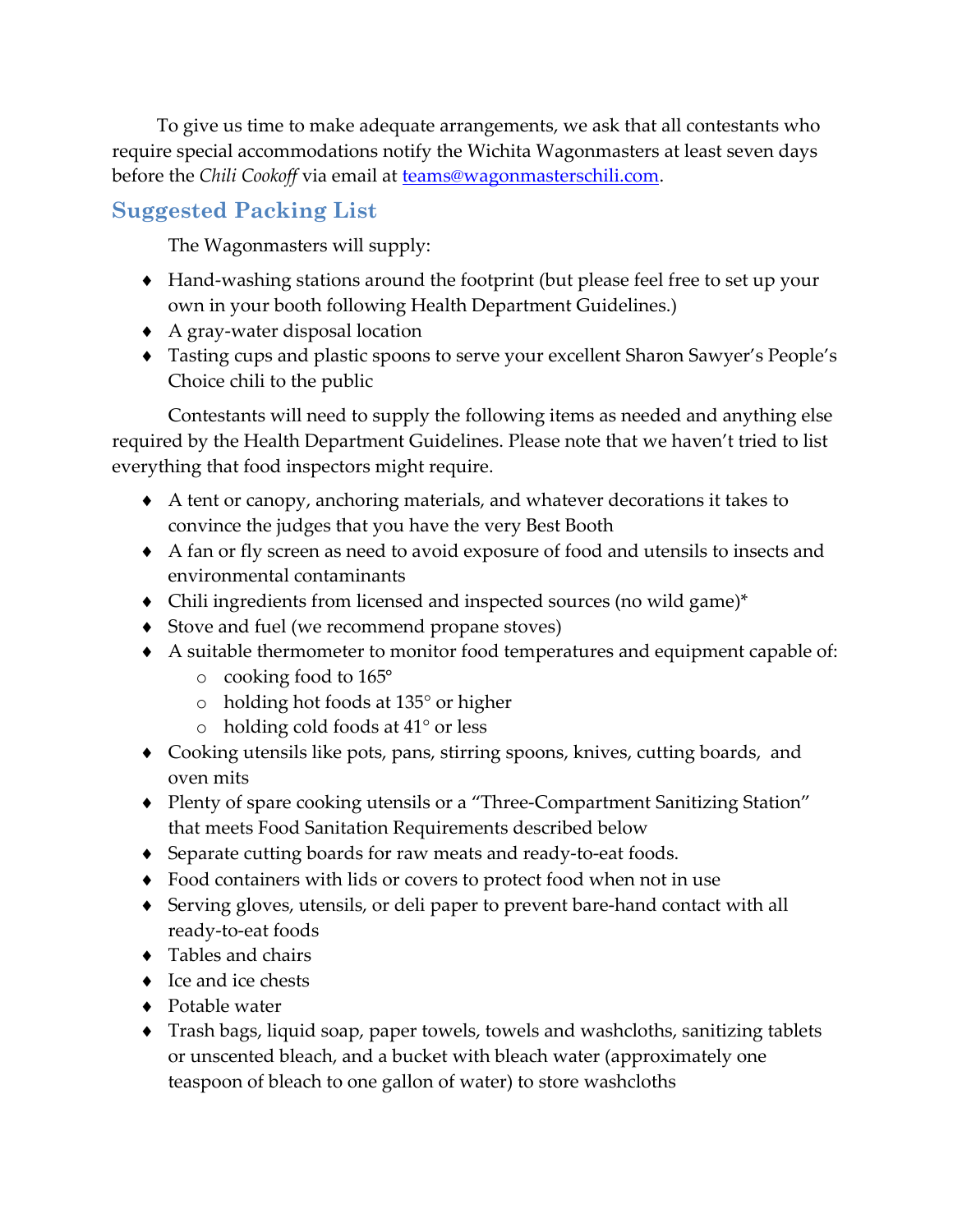A way to keep everything used to prepare your chili or salsa off of the ground and protected from contamination

\* Competition Chili must be prepared at the Cookoff following the Official Rules. In addition we request that you bring or prepare at least 10 gallons of non‐competition chili to serve to the public. It's hard to win the Sharon Sawyer's Peoples' Choice prize if you're out of chili early.

# **Table and Chair Rental**

Chairs and tables are available for rent with advance reservations. Reserve tables and chairs on the entry form and include the rent and the refundable deposit with your entry fee. No extra tables or chairs will be available the day of event. Refunds will be mailed within 10 days after the event.

Eight‐foot tables rent for \$15 each; folding chairs are \$3 each. A \$25.00 refundable deposit is required. Pick up and return rented tables and chairs at the on‐site rental truck (or you'll get a bill for the item.)

### **Set Up & Tear Down**

You gotta check in before 8:00 a.m. The Wichita Wagonmasters encourage contestants to begin setting up booths any time after 6:00 a.m. No cars or trucks (except those that are preapproved as an integral part of booth decorations) are allowed in the booth area after 8:00 a.m. After that, contestants gotta carry everything. Late check‐ins don't get to compete.

Please don't dismantle your booth until 3:30 p.m. and please leave your booth area clean.

#### **Sanitation**

A "Three‐Compartment Sanitizing Station" consists of three tubs or basins large enough to completely submerge the largest items. Before food‐handling activities begin and as necessary during food preparation and serving, all food contact surfaces, including cutting boards, utensils, and dishes, must be:

- cleaned using hot, potable water, and dishwashing detergent
- rinsed with clean, hot, potable water
- sanitized by immersing each item in a chlorine bleach solution of 50 to 100 parts per million for 10 seconds
- ◆ allowed to air-dry

A sanitizer labeled for use on food contact surfaces may be used instead of bleach.

Each team member must wash their hands before working with food or food contact surfaces and after the hands are or might be contaminated as fallows: